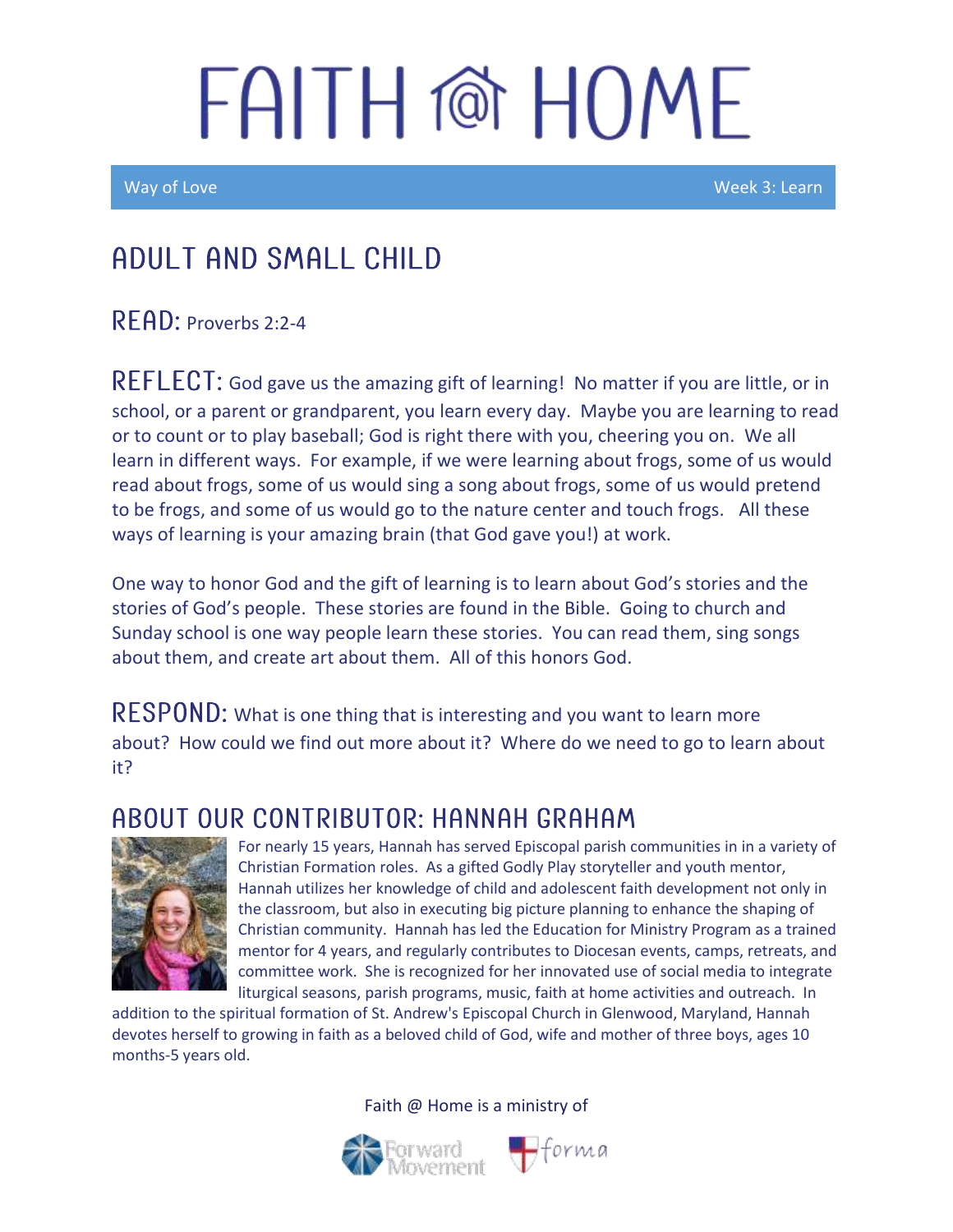Ī

Way of Love New York 2: Learn New York 2: Learn New York 2: Learn New York 2: Learn

## Adult and elementary

READ: Matthew 22:34-40; Luke 6:31; John 15:12

REFLECT: There were a lot of religious laws in the days of Jesus, and it was expected that people would follow the laws within their day-to-day lives, just as we are expected to do today. When some experts in the law ask what the most important law is, Jesus answers by quoting Moses in the Book of Deuteronomy, "Love the LORD your God with all your heart, all your being, and all your strength." However, Jesus then took it further by adding, "This is the first and greatest commandment. And the second is like it: You must love your neighbor as you love yourself. All the Law and the Prophets depend on these two commands." Not only are we taught throughout the Gospels to love and honor God, but we are also learning that we need to love one another and ourselves as God loves us!

 $\mathsf{RESPOND}\text{:}$  Every day this week, put this lesson into action. You can try something new every day, or you can follow these examples:

- Day 1: Say at least two nice things to someone you either don't know well or someone you don't always get along with.
- Day 2: Do something to help around the house without being asked.
- Day 3: Give someone a hug who needs it.
- Day 4: Look in the mirror and say three nice things to yourself.
- Day 5: Share a high-five with someone and tell them they're awesome!
- Day 6: Draw or color a fun picture to give to someone you enjoy.
- Day 7: Spend time with a friend or family member by going on a walk, reading a book, sharing a meal, or another other activity you enjoy.

#### ABOUT OUR CONTRIBUTOR: ERIN WOLF



Erin Wolf is a Youth Minister hailing from Little Chute, WI where she lives with her four kids. She serves both All Saints Episcopal in Appleton and the Episcopal Diocese of Fond du Lac. Her ministry focuses include children & youth, camp & retreats, music, service work, interactive prayer for all ages, and more. You can connect with her via email at ewolf@diofdl.org.



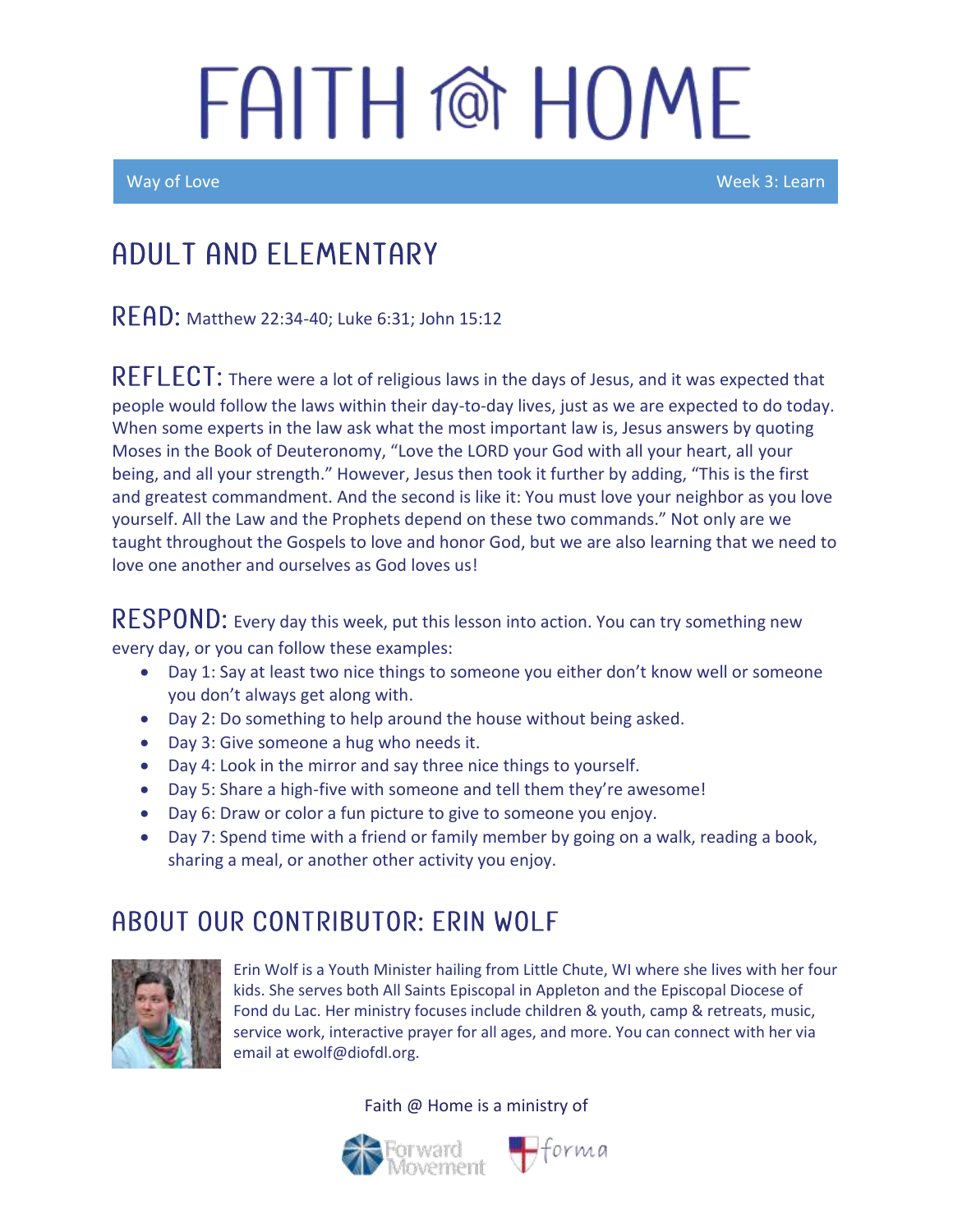Way of Love New York 2: Learn New York 2: Learn New York 2: Learn New York 2: Learn

### Adult and youth

**RFAD: Matthew 7:24-29** 

REFLECT: This week we are looking at the spiritual practice of learning. Recently, I was helping one of my youth prepare for a talk she was giving about reading the Bible. She said that she wished she was given any of the other topics because she was not good at reading her Bible—and I personally think she is one of the perfect people to give that specific talk. When we can acknowledge that stereotypically, Episcopalians are people who reach for our Book of Common Prayer before we grab our Bibles, then we can change it.

Why should we change it? Like Matthew is saying in this text, we have to build our foundation so that when those difficult times come: the rain, the floods, or the wind, our faith can stand on solid ground because of our learning about God and God's son Jesus through reading, reflecting, and inwardly digesting scripture.

There are plenty of ways and guides to start reading your Bible, and as a cradle Episcopalian I am going to (ironically) point you to the BCP. In the very back of the book there is a section called the Daily Office Lectionary. It is arranged in a two-year cycle, and it has a reading assigned to each day of the week based on the church season. But if tracking all that is too much, that is okay. There is an app for that! Download BCP: Daily Office Readings App and you can listen to them on the way to school, on the way to work, when you are waking up, or when you are going to bed.

 $\sf{RESPOND:}$  Get a piece of paper and some markers. Start drawing your dream house, let your imagination run wild. Take at least five minutes doing that. What part of the house did you draw first? Did you draw the roof? The windows? The walls? Did you think about the foundation that your house is standing on? Share with each other about why we might get distracted and not focus on that foundation.

#### A BOUT OUR CONTRIBUTOR: MEREDITH ROGERS



Meredith serves as the Director of Youth Ministries at St. Mark's Episcopal Church in San Antonio, Texas. She is a strong advocate of mental health in ministry and the benefits youth can gain from a summer camping or retreat program. While she feels incredibly underqualified to be a writer on behalf of Forma & Faith @ Home, Meredith trusts that her voice might be one that you need to hear and knows your voice is one that the world needs to hear.